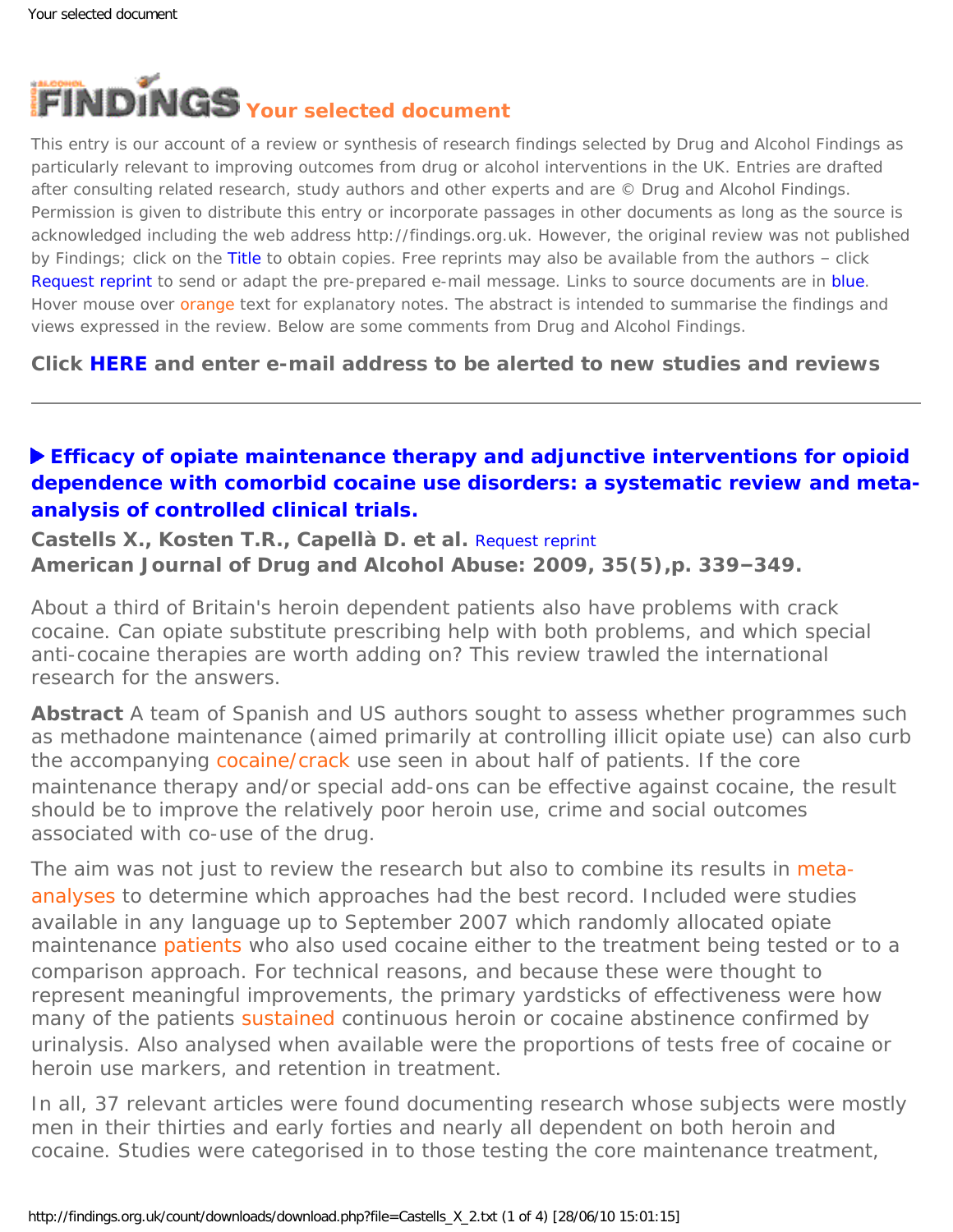and those testing supplementary interventions targeting cocaine use; these two types of studies are summarised separately below.

### Optimising the core maintenance intervention

No studies were found which tested opiate maintenance against no treatment or against an inactive placebo drug, but six did test variations of maintenance prescribing. Three of these studies enabled an assessment of the impact of [low](#page-0-0) versus higher doses of maintenance medications. Across these studies, higher doses significantly increased retention, the proportion of patients who sustained heroin abstinence, and the proportion of heroin-free urine tests, but there was no significant impact on either indicator of cocaine use.

Across the four studies to test this, at equivalent doses methadone substantially and significantly outperformed buprenorphine (these are the two main maintenance medications) in enabling more patients to sustain abstinence from cocaine. It also increased retention and (but non-significantly) improved heroin abstinence on both measures.

### Supplementary interventions targeting cocaine use

The issue addressed next was the impact of adding a cocaine-oriented therapy to the core maintenance programme. Of these 34 studies, 20 tested medications. Across the relevant studies, the only class of drugs shown to significantly help patients stay free of cocaine (both in terms of sustained abstinence and the proportion of cocaine-free urines) were those which raise brain levels of a neurotransmitter (dopamine) thought responsible for some of the pleasurable effects of cocaine, and which becomes depleted after regular use of the drug. These medications included bupropion, amphetamine, disulfiram, and mazindol. They also improved retention in treatment and, prescribed as a supplement to methadone, increased the proportion of patients sustaining abstinence from heroin.

Additionally there was tentative evidence (from just two studies) that desipramine, a drug which acts on a different neurotransmitter system, also helps patients sustain cocaine abstinence. Other medications were not shown to have improved substance use outcomes and one class of drugs (GABAergic agonists such as tiagabine and gabapentin) was associated with significantly shorter retention in treatment, possibly due to aversive side effects.

Of the psychosocial interventions, contingency management has been the most studied and has the best record. Typically these interventions systematically applied rewards (such as shopping vouchers) and/or sanctions in response to the results of urine tests for cocaine and/or heroin use. When cocaine was the sole drug targeted, the effect was to substantially and significantly raise cocaine abstinence rates on both measures and also to increase the proportion of heroin-free tests. In contrast, rewards/sanctions targeting both heroin and cocaine were [generally](#page-0-0) ineffective. This pattern of results probably reflects the fact that stopping cocaine use in response to the rewards is easier than stopping heroin use. In the few studies which tested these approaches, contingency management allied with cognitive-behavioural therapy improved sustained cocaine abstinence rates, the therapy on its own narrowly failed to have a significant impact, while acupuncture affected neither retention nor the proportion of cocaine-free urines.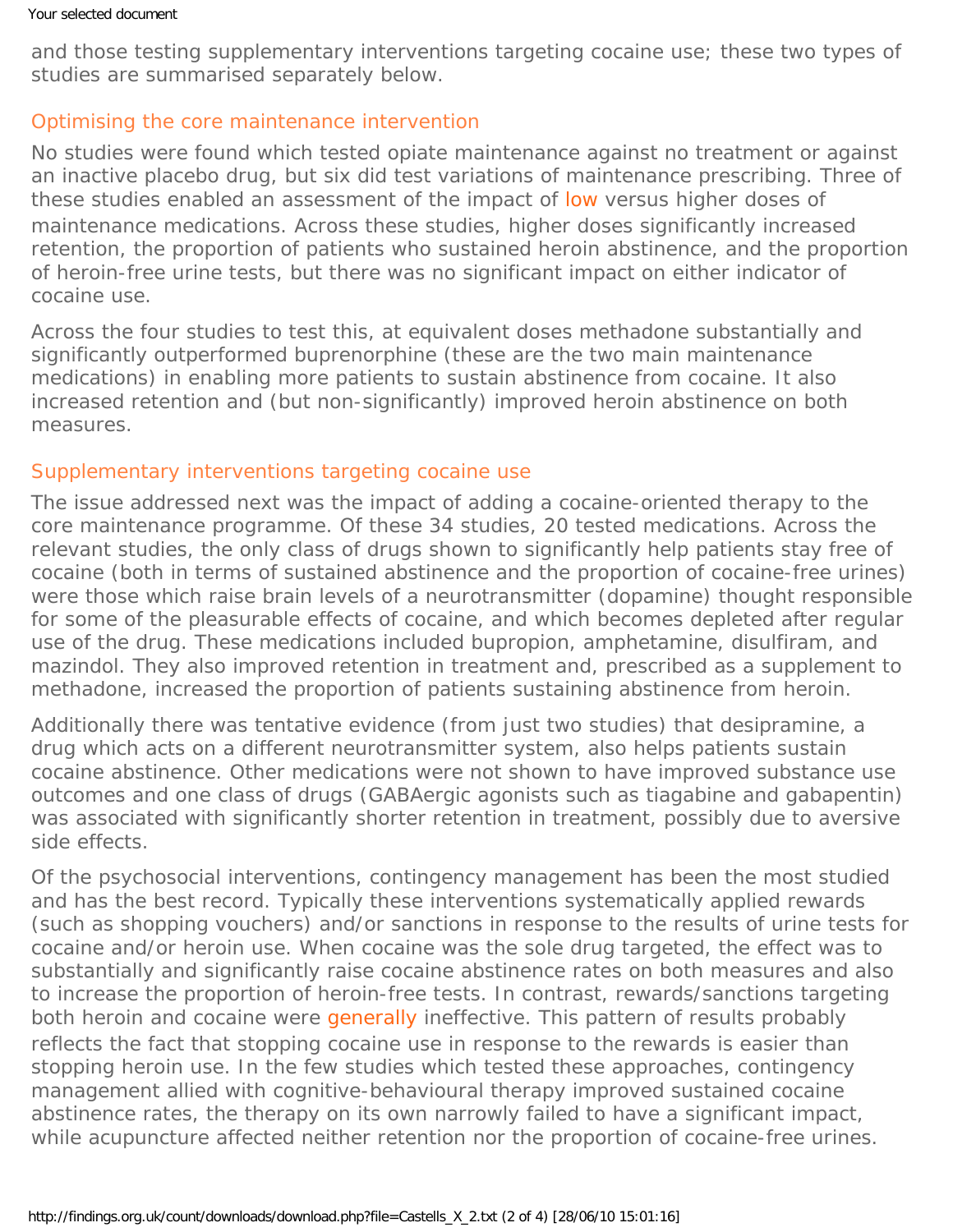It seemed that the effective interventions (drugs which raised dopamine levels; contingency management) were most effective among patients starting treatment rather than established patients, but this proposition had not been tested within a single study.

### Authors' conclusions

The authors said their analyses showed that among dual heroin and cocaine dependent patients, higher doses of maintenance medications improved heroin use outcomes without affecting cocaine use. Methadone outperformed buprenorphine on sustained cocaine abstinence, retention in treatment and (narrowly non-significantly) heroin use measures. High-dose methadone was the most effective combination of drug and dose, possibly because it best helps patients stop using heroin, which also helps divorce them from circles within which cocaine is traded. However, the relative safety of buprenorphine and its suitability for primary care settings may make it preferable in clinical practice, and dose adjustments beyond those tested in the reviewed studies may alter its effectiveness relative to methadone. Of the supplementary interventions targeting cocaine, evidence of an impact on cocaine use was strongest for contingency management (especially when cocaine was the sole drug targeted), and for [medications](#page-0-0) which raise brain dopamine levels.

**FINDINGS** In 2005/06, 25% of [patients in drug treatment](http://www.nta.nhs.uk/uploads/ndtms_annual_report_200809_final.pdf) in England were there primarily to address problems involving both crack cocaine and opiates like heroin. By 2008/09, the figure had risen to 30%, in numbers a rise from about 21,000 to nearly 25,500 patients. In Scotland this combination is far less common; instead benzodiazepines are the dominant drug accompanying heroin. [In 2009](http://www.drugmisuse.isdscotland.org/publications/09dmss/09dmssb.htm), just 7% of patients starting treatment for heroin addiction in Scotland said they also used crack cocaine. These and similar patients in the other nations of the UK are candidates for the interventions assessed by the featured review.

Routine monitoring statistics cited above have been supplemented by national studies. In 2006 researchers attempted to recruit and then track the progress of a representative sample of patients starting drug treatment in England. [Of these](https://findings.org.uk/count/downloads/download.php?file=Jones_A_4_back.htm#crack), 44% had used crack in the four weeks before seeking treatment. While it seems [all or nearly all](#page-0-0) these felt their crack use was a problem, just 1 in 8 (12%) of treatment-seekers considered it their primary problem. For the bulk of problem crack users, the drug was subsidiary to their heroin use, the type of patient investigated by the studies in the featured review. This was also the case [in Scotland](http://dx.doi.org/10.1080/0968763031000140183) among patients starting addiction treatment (other than in prison) in 2001 and 2002. Though in the past three months around 30% each had used crack or cocaine powder, this was rarely their main drug and most did not see their use as a problem. Given that 9 in 10 of all patients had used heroin and that for the vast majority this was seen as their main problem drug, it seems likely that cocaine was usually subsidiary to heroin use.

In the [English study](https://findings.org.uk/count/downloads/download.php?file=Jones_A_4_back.htm#crack), after a few months in treatment only 15% of crack users recalled receiving a crack-specific intervention, and whether they had was unrelated to whether crack use ceased or continued. Despite this lack of targeted attention, crack users did as well as anyone else in terms of short or longer-term [retention](#page-0-0) in treatment, in employment, increase in legitimate income, accommodation, and increase in the proportion of parents living with all their children. If anything, crack seemed easier to